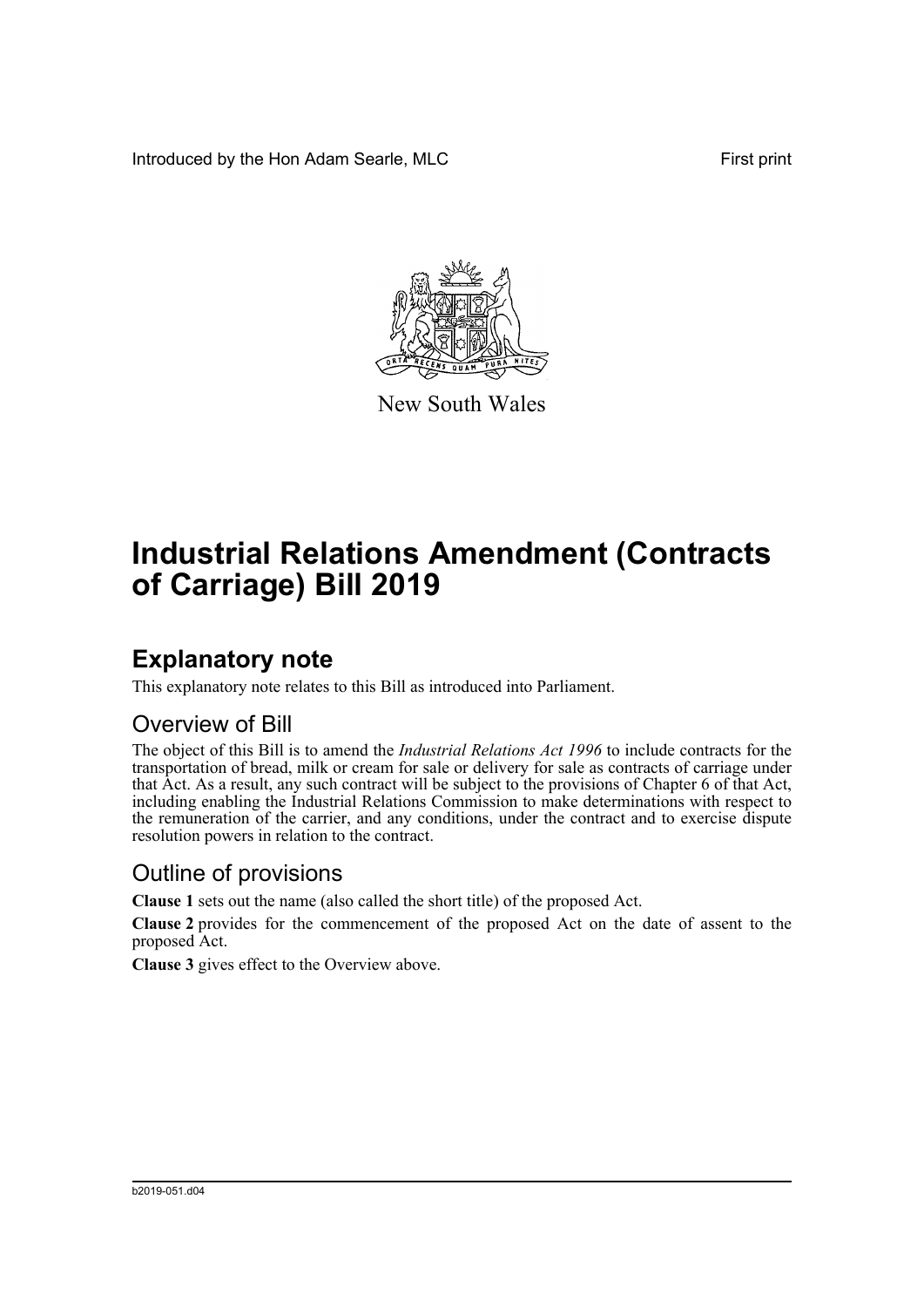Introduced by the Hon Adam Searle, MLC First print



New South Wales

# **Industrial Relations Amendment (Contracts of Carriage) Bill 2019**

### **Contents**

|                                                    | Page |
|----------------------------------------------------|------|
| 1 Name of Act                                      |      |
| 2 Commencement                                     |      |
| 3 Amendment of Industrial Relations Act 1996 No 17 |      |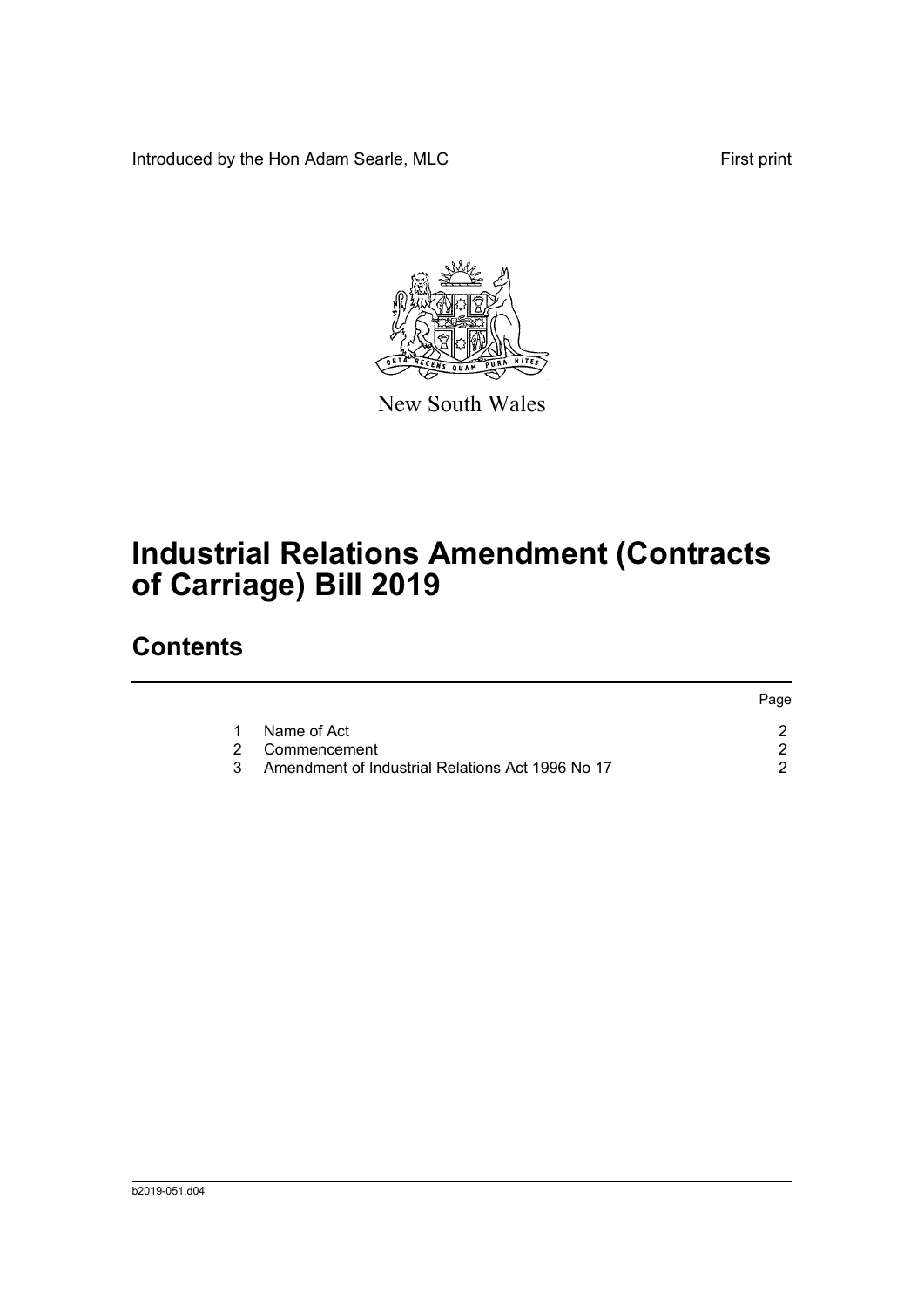

New South Wales

## **Industrial Relations Amendment (Contracts of Carriage) Bill 2019**

No , 2019

#### **A Bill for**

An Act to amend the *Industrial Relations Act 1996* to include contracts for the transportation of bread, milk or cream for sale or delivery for sale as contracts of carriage under that Act.